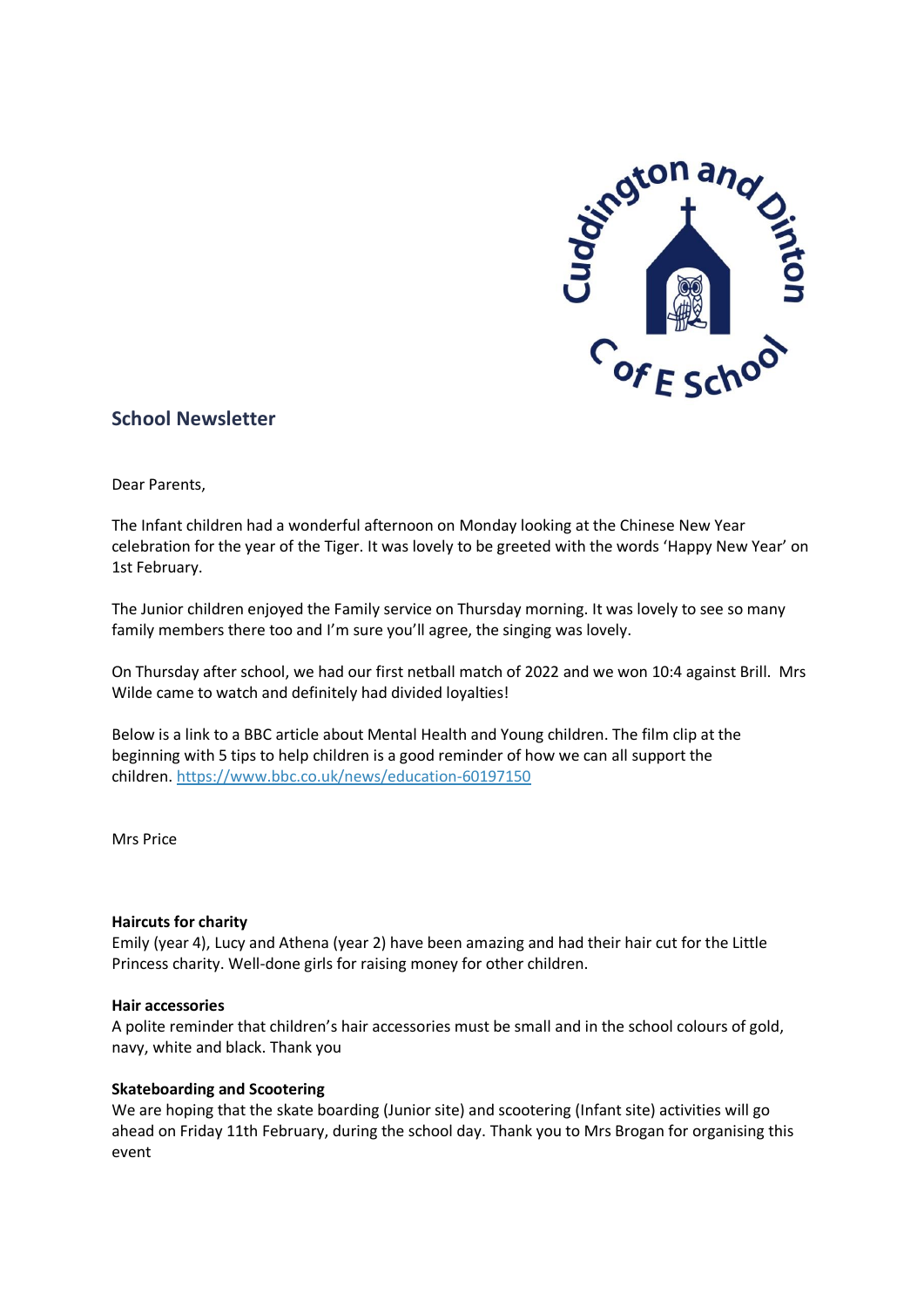### **Echoes' Practice**

The Echoes choir have an additional practice on Sunday 6th February 2-4pm in the Junior Hall with Mr Mackriell and Mrs Price.

### **Pond clearing**

The pond on the Junior site is in desperate need of TLC. Mrs Bowman, Mrs Price and Mrs Clark will be attempting to make it more useable on Saturday 12th February to start the pond. We would love as many people as possible to come and help from 10am - 12. The space is not suitable for children at the moment, so only adult volunteers. We need people with loppers, secateurs, rakes, big rubber gloves. If you could come in your fishing wellies, that would be fantastic. We will provide coffee and biscuits.

## **Book Look**

The Infant site book look is on Monday 7th February at the end of the school day for 20 minutes. If you have children at the Junior site, we will put them in Night Owls (with no charge) until you are able to collect them at, no later than 3.45pm.

The Junior site book look is on Tuesday 8th February at the end of the school day for 20 minutes. This is an opportunity for your child to share their books with you in the classroom. We hope you will be able to see the progress they have made since you last looked!

## **Bug Club Login**

Please can all Infant parents write the password for your child's Bug Club login in their learning logs as your child may do Bug Club online activities in school.

## **Parents Evening 16th & 17th February**

This term, parents evening will be a 10-minute zoom call with the class teacher. This is an online booking system; a link will be sent via email which will open on Wednesday 9th February.

### **Beavers, Cubs and Scouts Group**

1st Bernwood Forest Scout Group, covers Shabbington, Long Crendon, Cuddington, Chearsley, Dinton and Stone. A vibrant group with children from ages 5 1/2 to 14 1/2 (Beavers, Cubs and Scouts). They are looking to launch a new Beaver colony this year.

## *Are you looking for your child to join Scouting?....*

Beavers (age 5-7 years) and Cubs (age 7-10/11 years).

We are also looking for adults who would like to volunteer to help with a new Beaver colony which will be set up this Spring/Summer.

If you would like any more information, or if you would like to reserve a place for your child, please fill in the form on our website (link below). We look forward to welcoming you. <https://www.bernwoodforestscouts.org/>

## **Hot lunches final reminder**

The deadline for ordering junior hot lunches for the next half term (Monday 28th Feb - Friday 8th April) closes today. The payment option is on the School Gateway App for the 3 or 5 day lunch choices, please email the school office with any dietary requirements asap.

### **F4CADS**

Next meeting- **Wednesday 9th February Infant site 7pm** - all welcome!

Please email F4CADS@cds.school with any exciting ideas to raise funds or if you can donate time/services or to be added to the parent helper 'bank'. *Upcoming Events*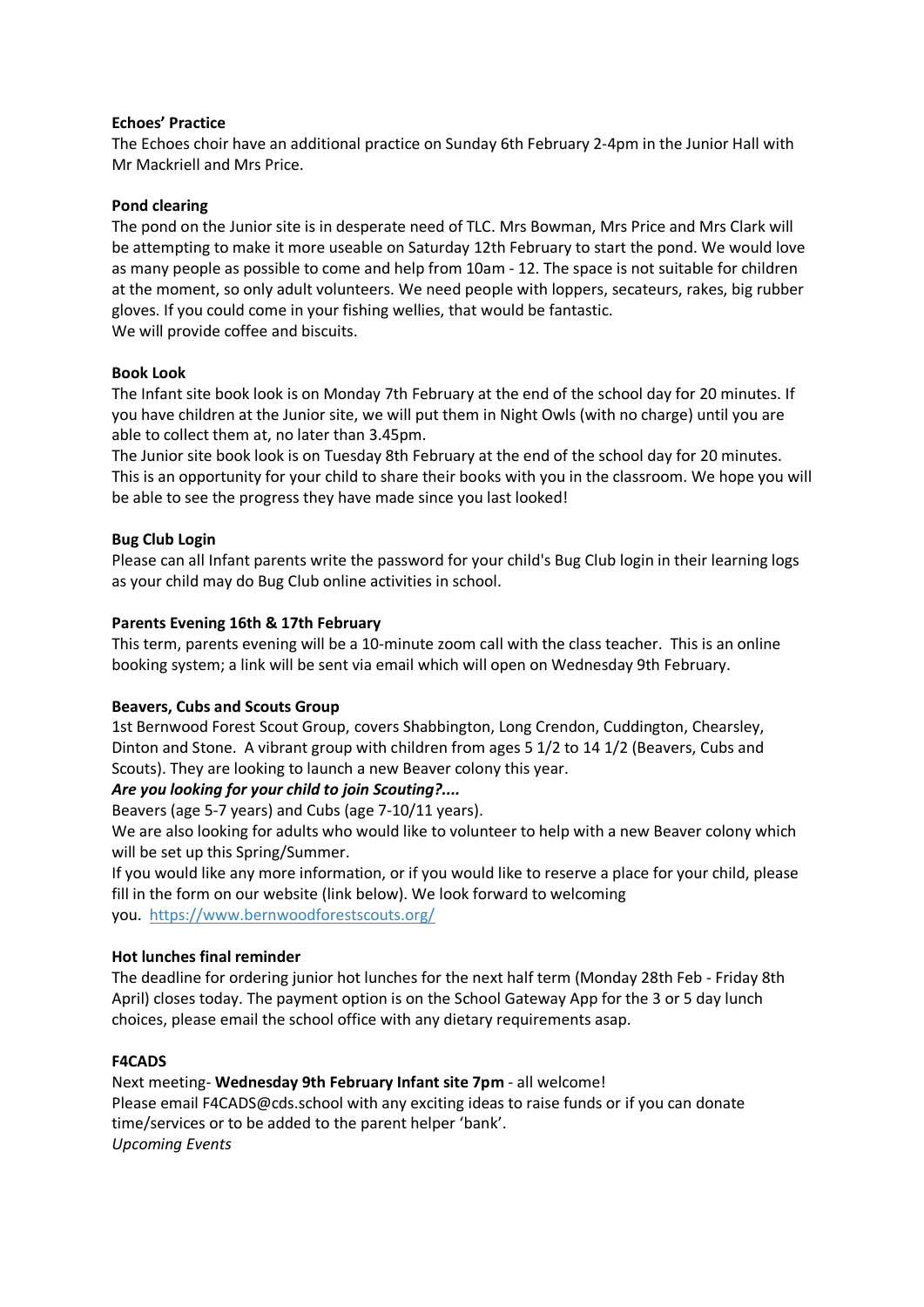**11th Feb** - Doughnut Friday! – on the Infant and Junior site afterschool in the playground. Fresh fruit available too. Everything 50p! **4th March** - School Disco **April** date tbc - Uniform Sale & Easter Surprise

### **Cuddington Playing Fields and Clubhouse**

Thank you to Cuddington Playing Fields for their generous donation to the school which will be put towards the purchase of new reading books for the children.

### **Chantal Baker OBE**

Finally, a mention for Mrs Chantal Baker (Max year 1) who went to Windsor Castle to receive her OBE from Princess Anne.

We are all very proud of her. "*I was lucky enough to be awarded the OBE for my 'Services to the Armed Forces and Veterans communities'. Specifically, I helped lead the National Commemorations for D-Day75 in the UK and France on behalf of the MoD, working across government and in* partnership with the Royal British Legion. It was so special to be a part of the events and to meet the *veterans who were able to attend."*

### **Important Dates -**

6th February - Echoes rehearsal (2-4pm) Junior school

7th February - Infants book look afterschool

8th February - Junior book look afterschool

9th February - parents evening booking portal opens

11th February - Skateboard and Scootering demonstration in school

11th February - Doughnut Friday afterschool

16th & 17th February - Parents Evening

17th February - Half Term (21st - 25th February)

18th February - INSET Day

28th February - Return to school

### **Payments Open -**

Morning and Night Owls bookings

Donations 2021 (junior site food contributions)

Year 6 Derby 2022 Residential trip

Junior site hot lunches for next half term